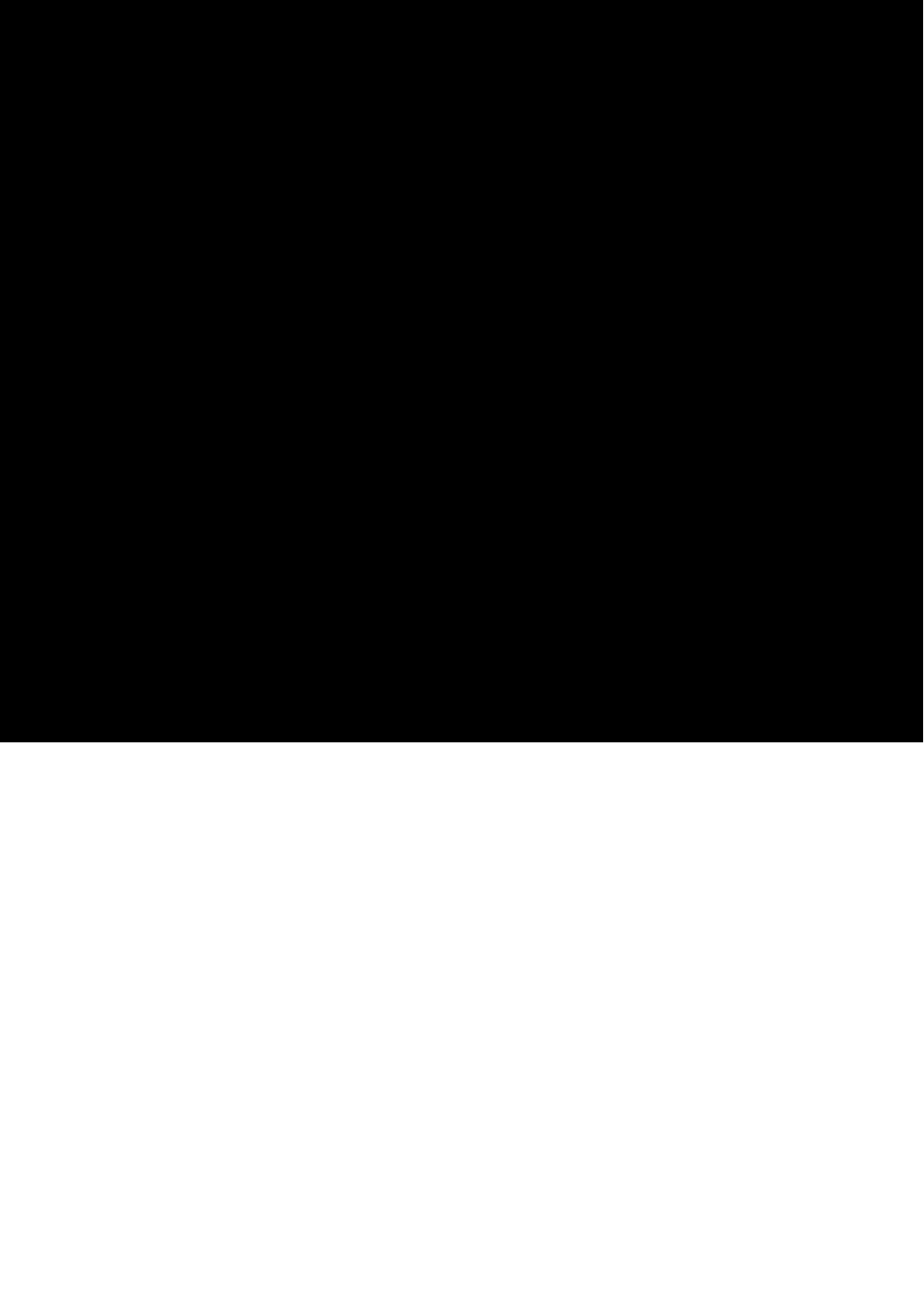This slang dictionary seeks to support parents, carers and professionals to better understand the language young people may be using and support them to safeguard young people.

It is important to recognise that if a young person uses this language, it does not necessarily mean they are being exploited. This resource aims to support parents, carers and professionals to start conversations with young people and raise awareness around this language.

Young people from the Birmingham Disrupting Exploitation Programme have been consulted and their feedback has been inputted into the resource. As there are regional differences in the language that young people use, this resource is tailored to those from Birmingham and surrounding areas. However, it can be used to inform parents, carers and professionals from different areas as well.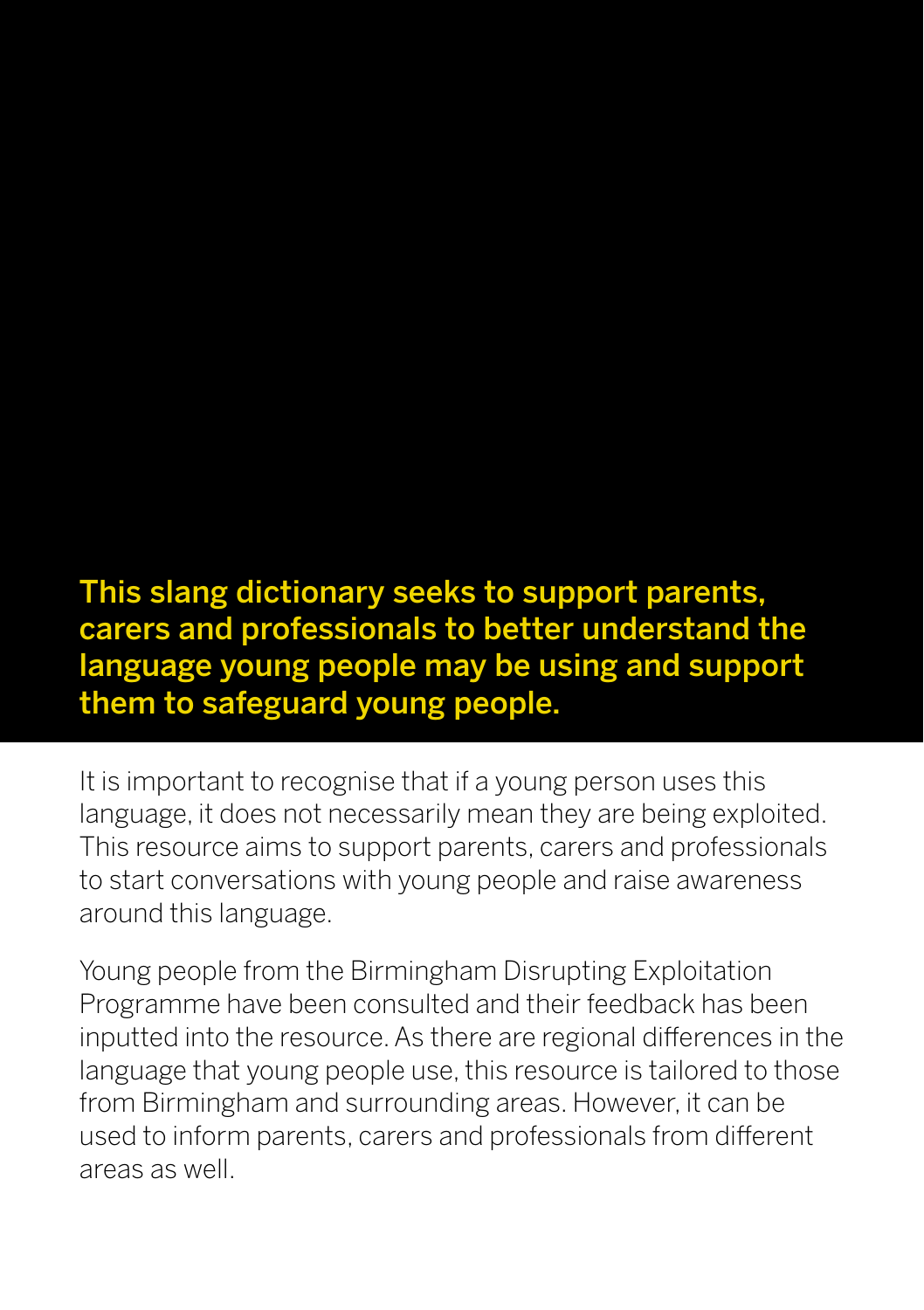# Drugs

#### All White Bricks/Nose Whiskey/ White Chalk

#### Cocaine.

# Bagging

Used to describe someone packaging drugs for distribution.

# Bando

A trap house (short for abandoned house).

# **Bottle**

To insert something into your rectum or vagina for later retrieval eg drugs.

#### Box

Large quantity of drugs (usually costing thousands of pounds).

# **Bust**

To do lines of cocaine.

# Cunch – Country

Used to denote going to a faraway area in order to sell drugs (county lines).

# **Cunch**

Out-of-town locations where drugs can be sold.

# Door/Key

A kilo of drugs.

# Flippin Chickens

A 'chicken' is another word for a kilo of cocaine. In some cities the word is reserved specifically for a kilo of crack and a 'bird' would be used for a kilo of raw powder cocaine. The act of 'flippin chickens' can simply mean selling kilos of cocaine or crack for a higher price than they were purchased for. In some cities 'flippin chickens' is the act of buying a kilo or more of cocaine and cooking it and transforming it into crack cocaine, this process actually adds weight and volume to final product, making it much easier to turn a profit.

# Going Country/Going Long

Going to a faraway area to sell drugs.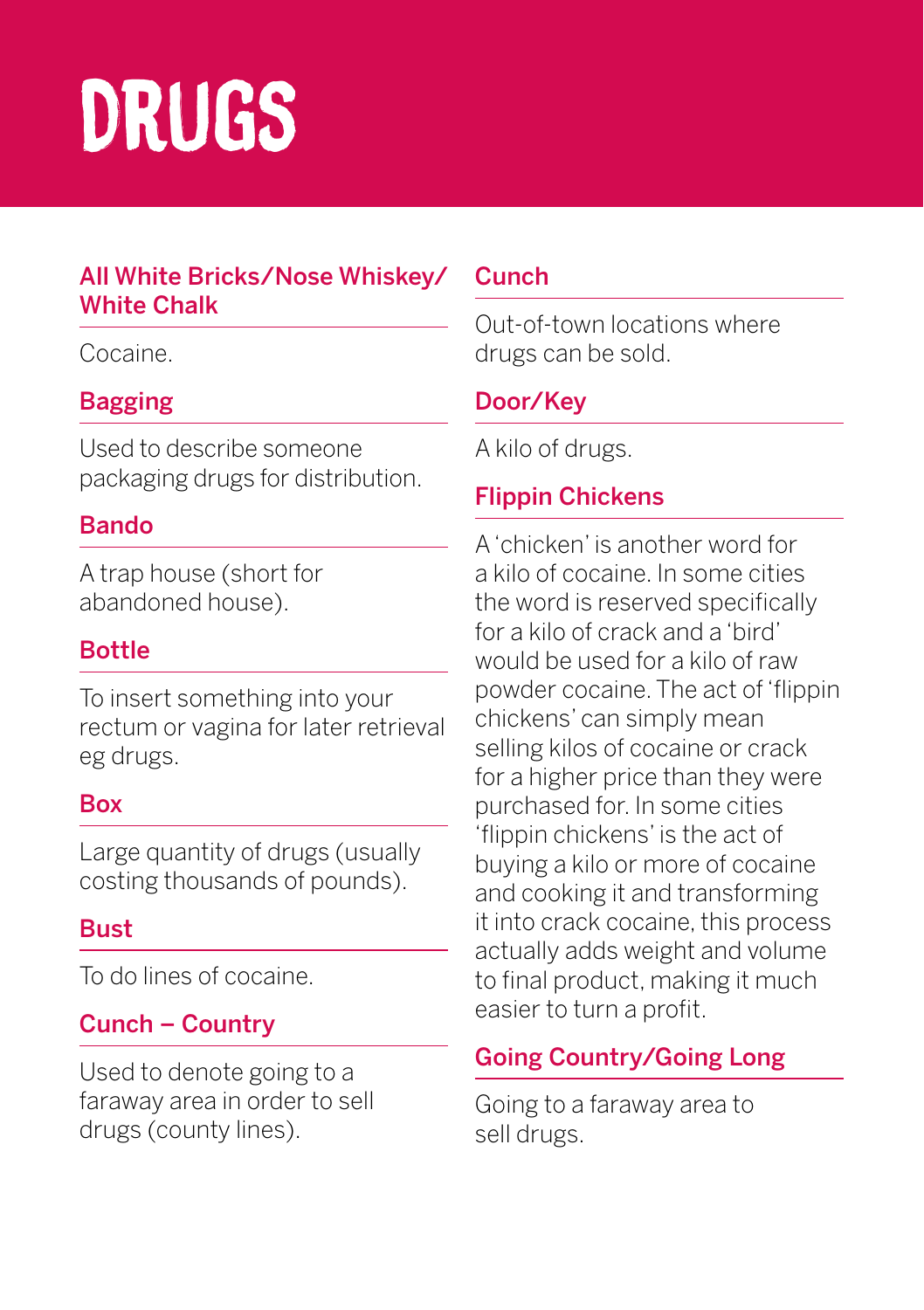#### **Holding**

Possessing drugs.

#### Hot Heroin

Poisoned to give to a police informant.

#### Hustle

Attempt to obtain drug customers.

#### Joey

A person employed by gang to sell to customers.

#### Kester Plant

Drugs hidden in the rectum.

# Light Tan Bricks

A brick of heroin.

#### Link

A contact or source for drugs.

#### Longline

A long line of cocaine.

#### **Lucy**

Another name for acid or LSD.

#### Make Up

The need to find more drugs.

#### Man

A source of supply or drug dealer.

#### Mule

A carrier or supplier of drugs.

#### OT

Out trapping/Out there.

#### Pass

A transfer of drugs or drugs money.

#### Pebs

Class A drugs broken down for distribution.

#### Pebs/Pebbles

Pellets of heroin, crack or steroids.

#### Pranging out

Paranoia coming from a drug induced state.

#### Pusher

Seller of drugs.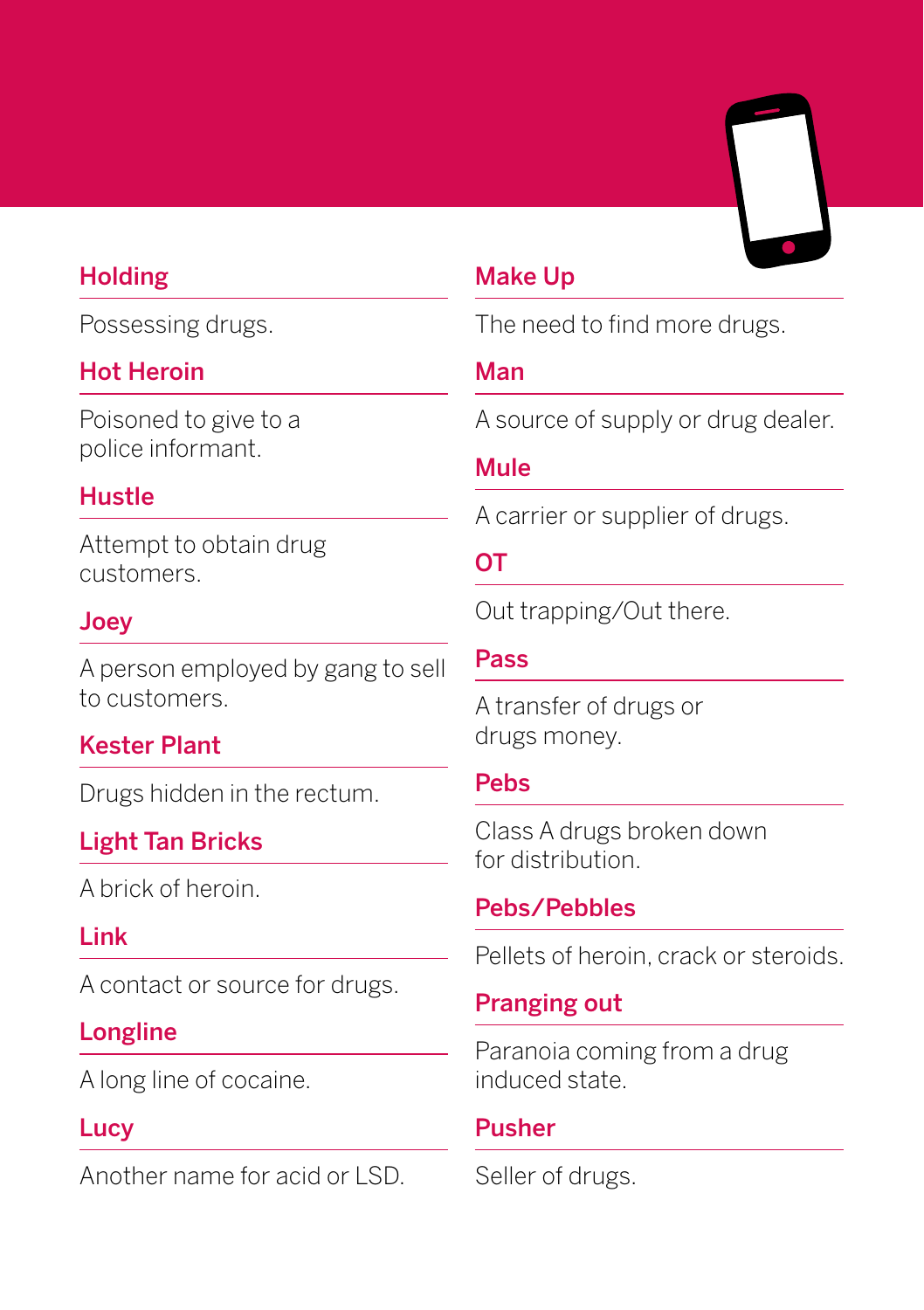# Drugs

# Rails

Lines of cocaine.

#### Scene

A place where drugs are used.

#### **Score**

To buy drugs.

# Serving/Slanging/Flipping

The act of selling drugs.

# Stuff/Plug

To insert something into your rectum or vagina for later retrieval eg drugs.

# **Trap**

The area where drug deals are carried out.

# Trap House

Area or house usually and frequently occupied by drug dealers/drug users.

# **Trapping**

Selling drugs on the street.

#### **Woolies**

A marijuana cigarette laced with cocaine.

### **Wrap**

Street quantity of heroin or cocaine sold in small folded paper bag or foil packets.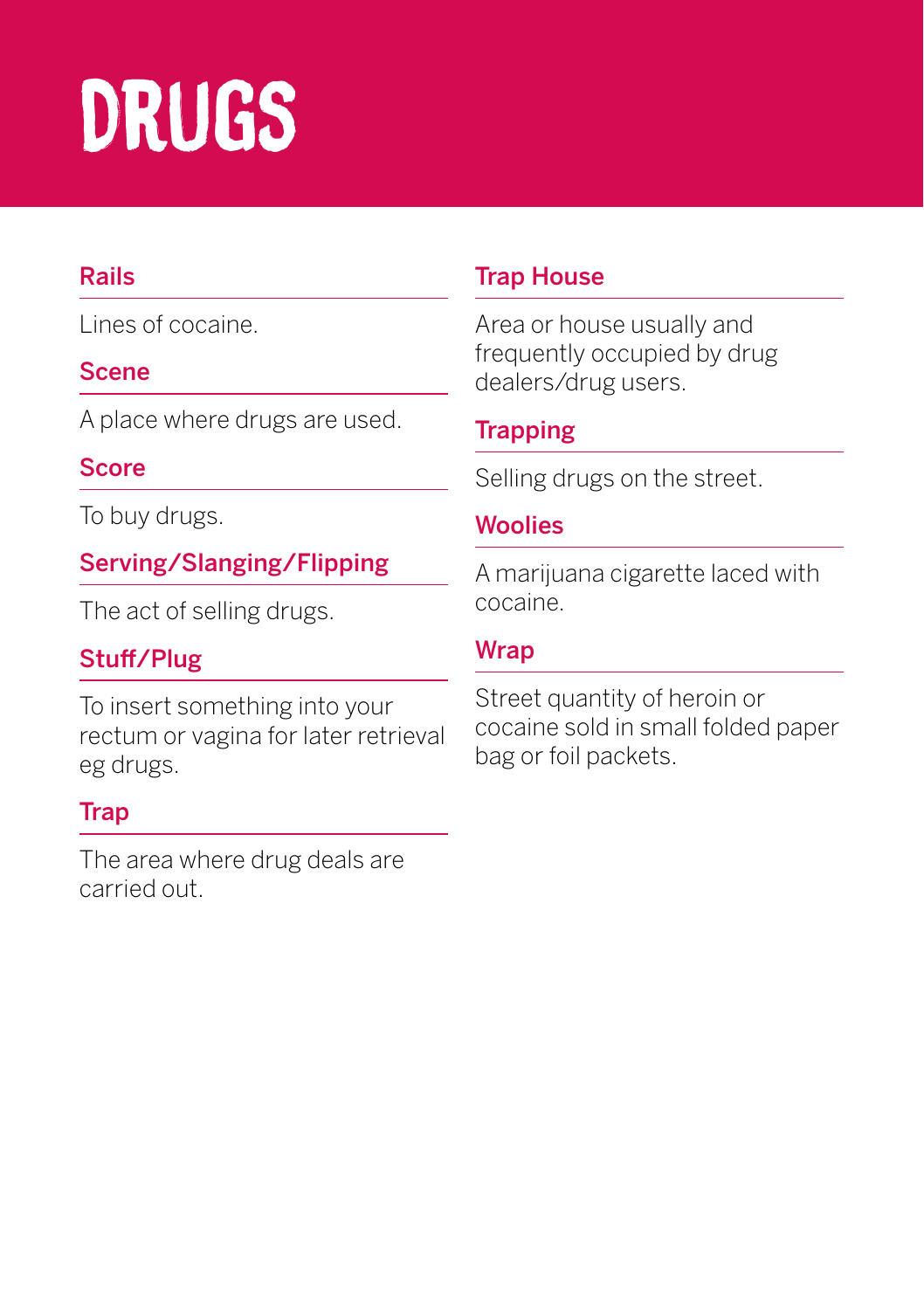# **WEAPONS**

# April

A weapon.

#### Bells

Bullets.

### Chete

Machete.

#### Bora/Borer/Ching/Dipper/ Rams/Ramsay

Knife.

Burner/Iron/Machine/Mash/ Matic/Scram/Spinner/Stick/ Strally/Strap/Tum-Tum/Wap

Gun.

# Corn

Ammunition.

Dottie/Dumpy

Shotgun.

# Hand Ting/Trey

Pistol.

# Mac(k)

Automatic firearm.

#### Mop

Large gun.

#### Ox

Razor or blade.

### Rambo

Large knife or machete.

# Shank/Sword

A knife or blade weapon.

#### Spinner

Revolver.

#### **Stones**

Bullets or pellets of crack.

# **Strapping**

Carrying a gun or firearm.

#### Tec

Handgun.

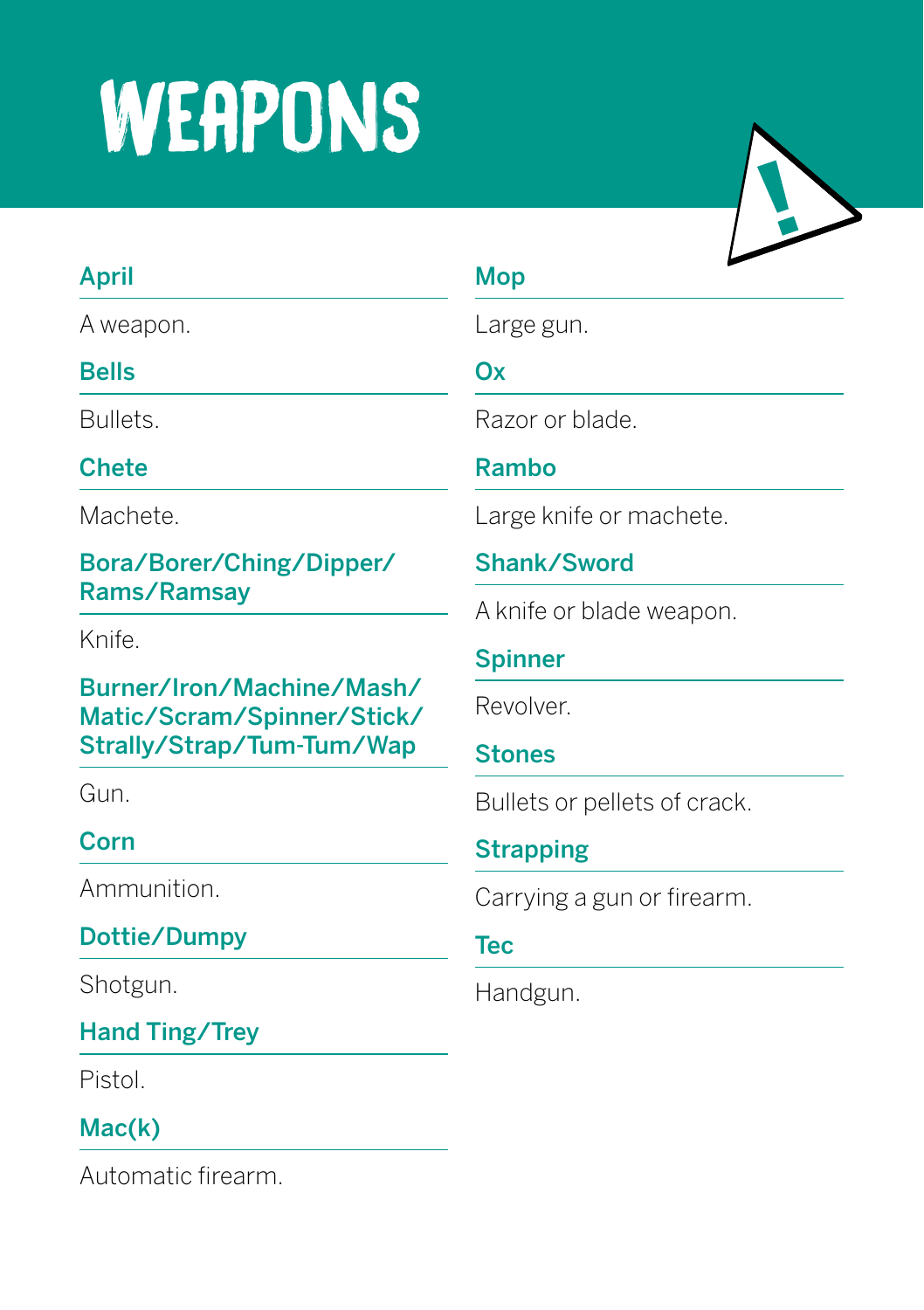# Violence

# Bagging

Stabbing in the lower body.

# Beef Tings

To start a conflict or fight.

Burst/Woosh

Shoot.

Cheffing/Dipping

Stabbing.

Dipped/Swimming

Stabbed.

Driller

Shooter or gang member.

# Drilling

Attacking, aggressing or invading.

# Duppying

Killing.

# Finessed/Stained/Sucked

When an individual has been robbed for his possessions eg drugs.

# Frying/Wooshing

Shooting.

# Got

Attacked or robbed.

# Hitter

Gunman.

# Ketchup

Blood.

# Kwef

Violence.

# Kweff

Kill with gun or knife.

# Kweng

Cut or stabbed.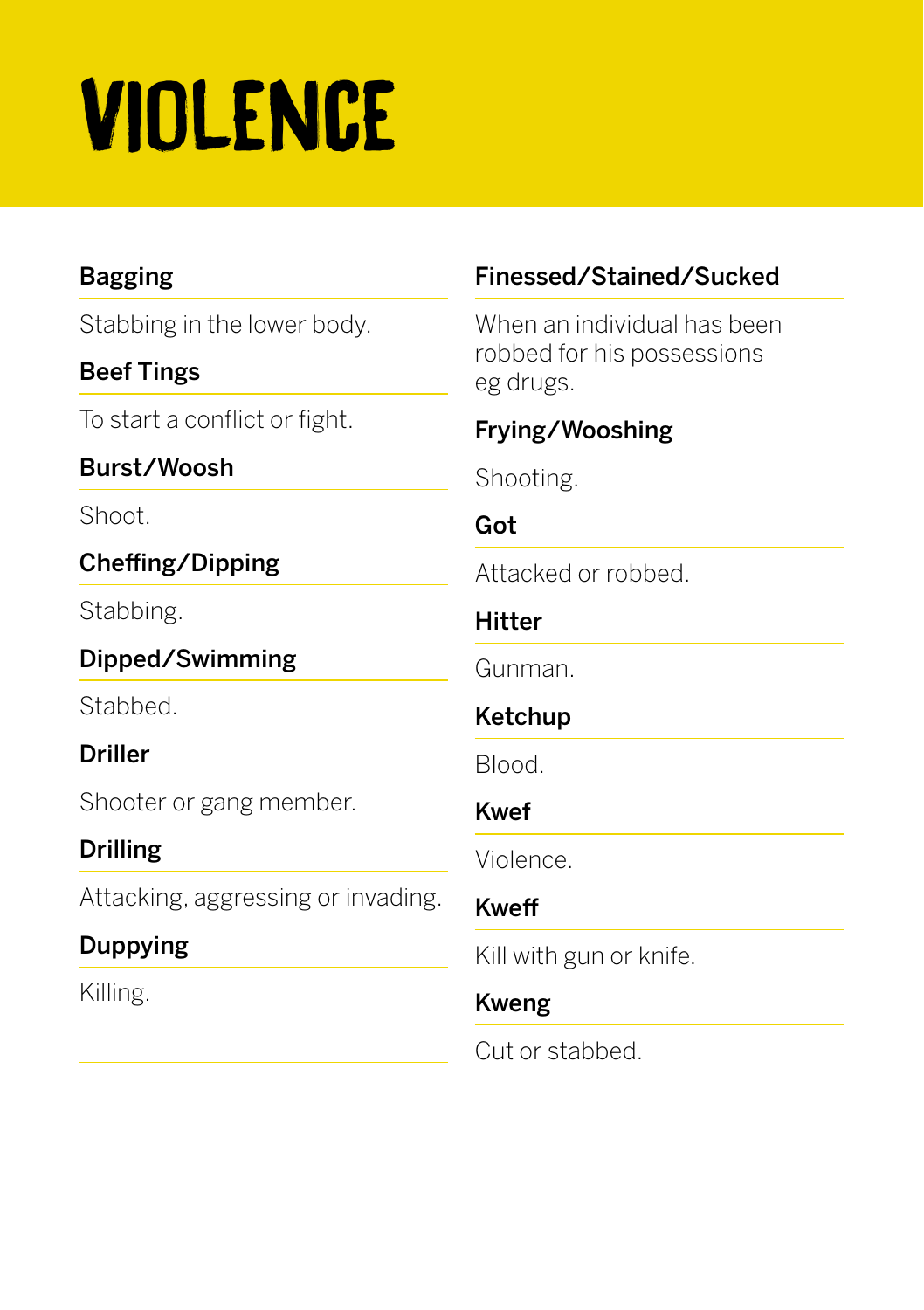

#### Leng

To shoot someone down.

#### Nank

Knife or stab

#### No Face

Masked or with identity concealed.

### **Ooters**

Shooters.

# Op(ps)

Enemy.

# Opp-block

Enemy territory.

# **Oueff**

Kill with gun or knife.

#### Score

Kill or injure an enemy.

### Scoreboard/Scorecard

A list of enemies killed, injured or defeated.

#### Smoke

Kill.

#### Snitch

Informer.

# Splash/Splash up/Splash down

Stab.

# Squirt

Spray acid over someone.

# **Sticky**

Dangerous.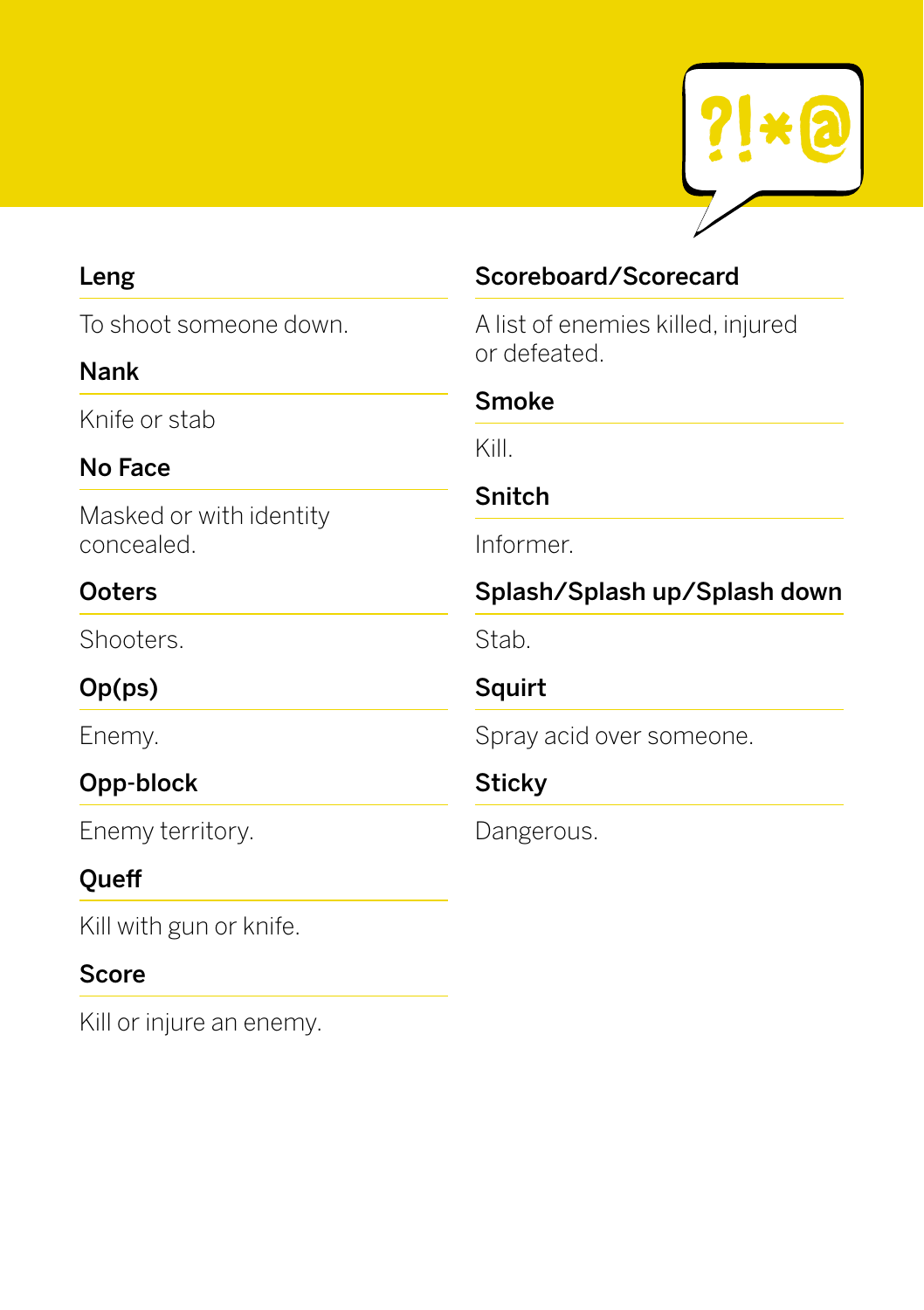# Prison

# Bird/Stretch

A term used to describe an individual serving a long prison sentence.

#### Box

Prison.

#### **Can**

Someone serving time in prison.

# POLICE



# Canned/Nailed/Bagged

To be arrested.

#### Feds

Police.

# Matrixed

Placed on the London Met police gang database.

# Ride Out For (Someone)

To defend, even if guilty.

# Turn A Drum Over

Police search of a house.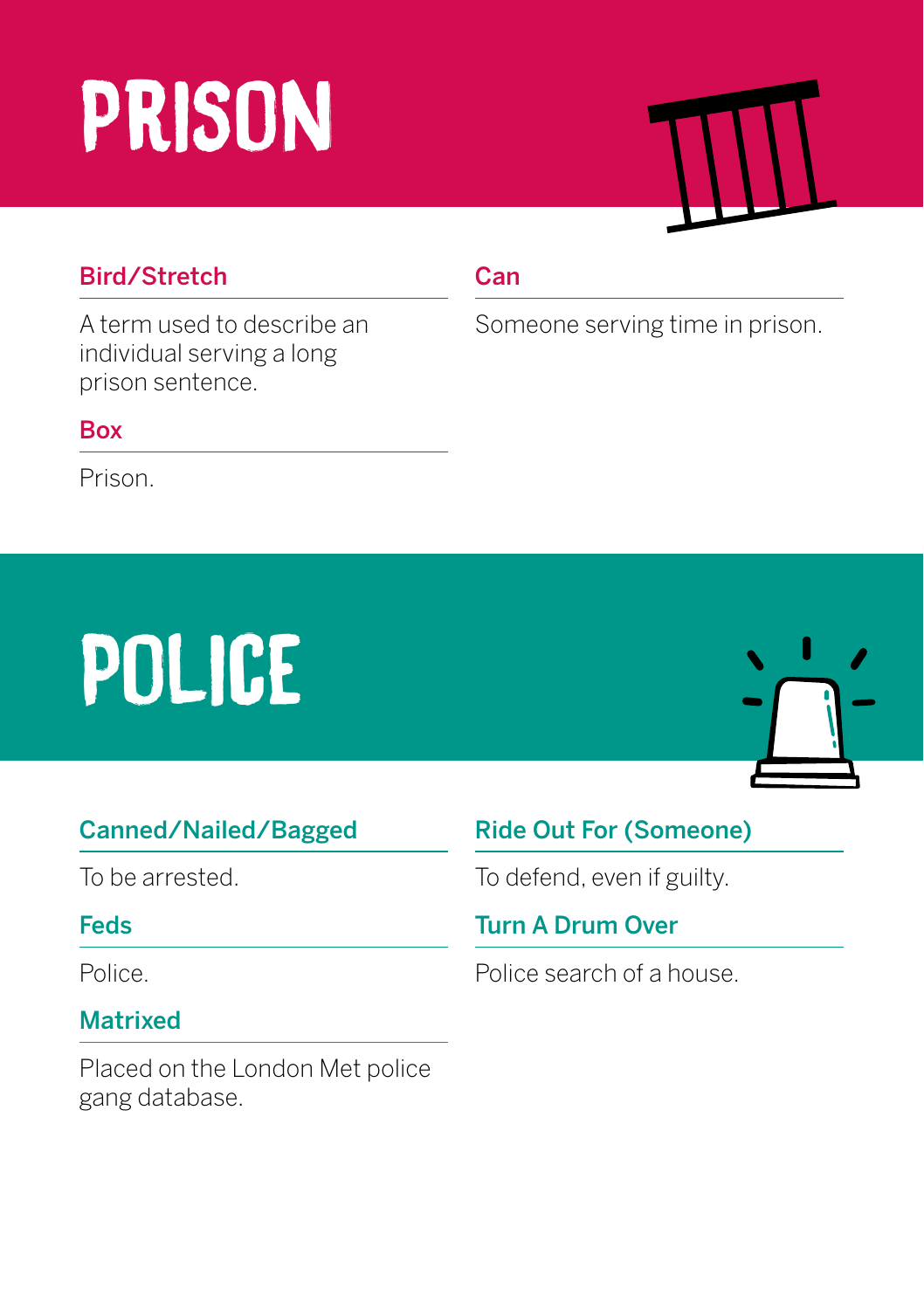# Additional slang



#### 24s

All day.

# Active

Dependable associate.

# **Bait**

Obvious.

### Bare

Many.

# Breeze Off

Leave town/Disappear.

# **Certy**

An individual who has gained respect from his peers.

# Cunther

Used by gangs to describe a woman who is inferior to dogs.

# Dinger

Stolen car used on a ride out or glide.

# Drawn Out

Involved in gang culture or under pressure from street crime.

# Fishing

Looking for victims.

# Glide

Drive into enemy territory.

# Gliding

Entering enemy territory.

# Heeled

Possession of drugs or a weapon.

# OJ/One Job

An individual who is proactive in drugs supply or raining havoc on his enemies.

#### Pave

Streets.

# Riding dirty

Going out armed and/or in possession of drugs.

# Road

A person that makes money illegitimately on the streets ie selling drugs, cultivation etc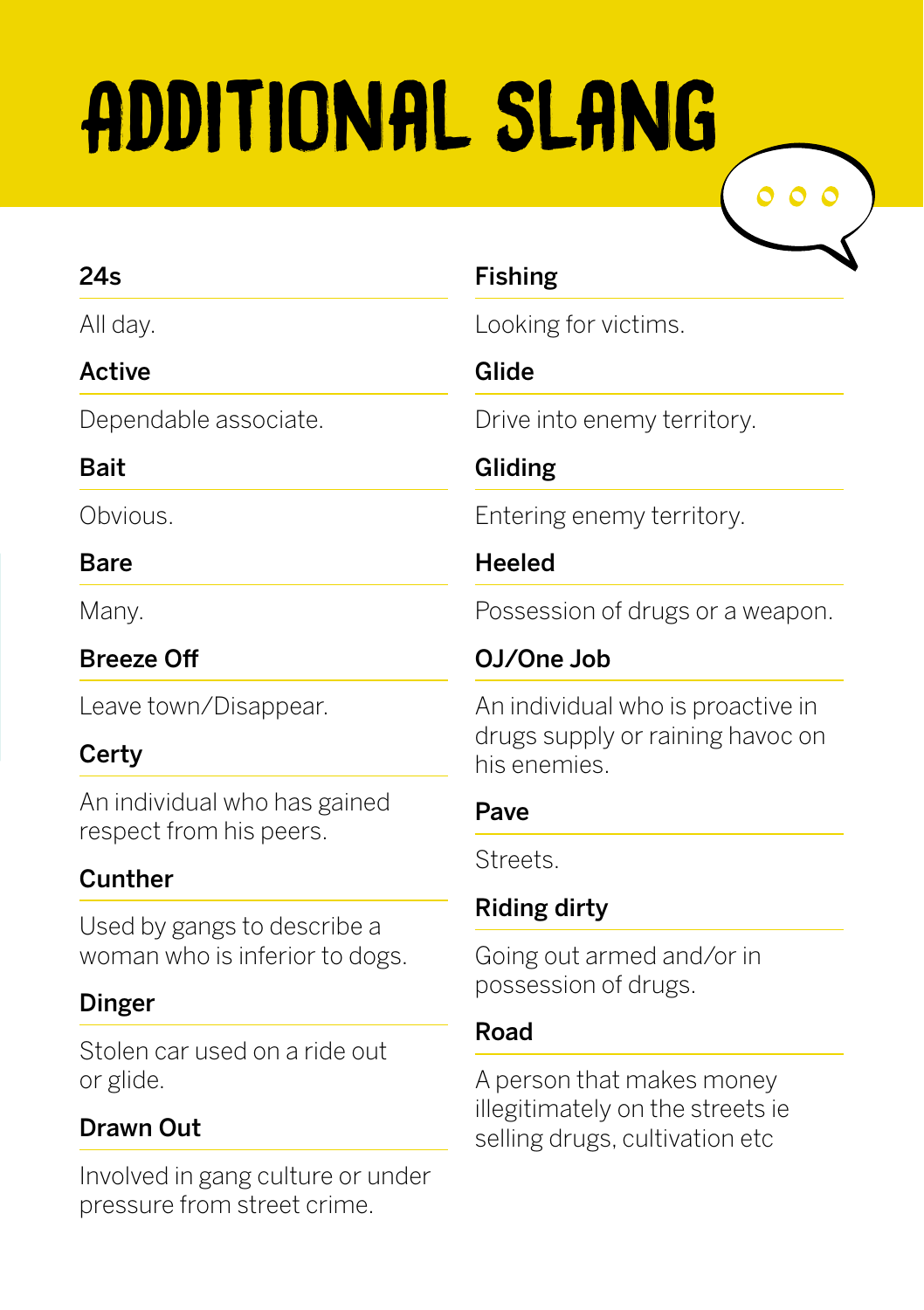# Additional slang

# Scratch/Lizzies/Gwop/P's

Money

#### Skate/Skeet/Leggin/ Ten Toes/Dasheen

Run away or escape.

# Touring

Entering enemy territory.

# Twanged

To coerce someone into doing something or believing a story.

# Washed

A term used to describe someone who isn't held in high regards.

# Zanged

A term used for individuals who have been deceived.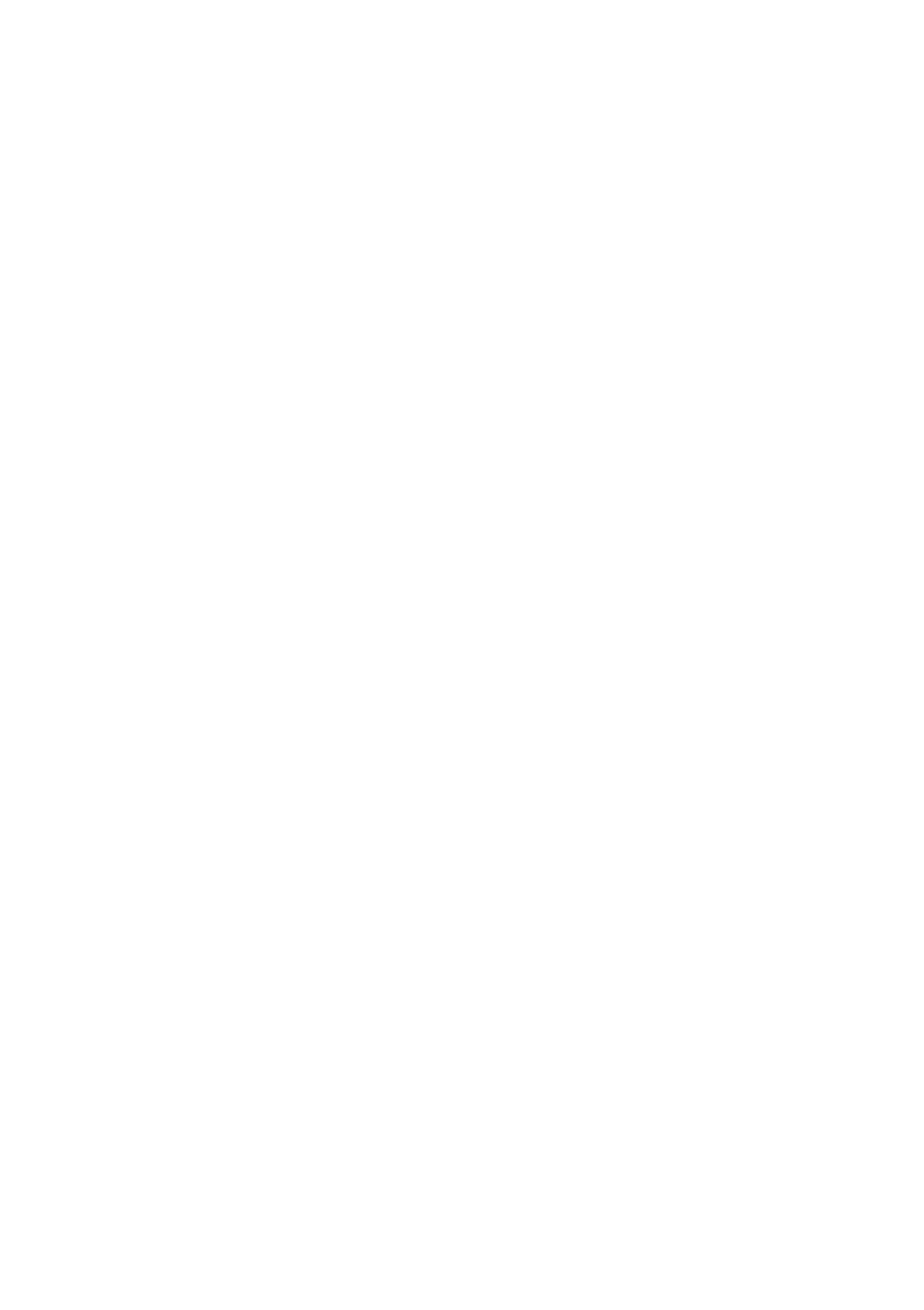# References

safeguardinghub.co.uk/gone-cunch-what-does-it-mean/

# urbandictionary.com/define.php?term=flippin+chickens

telegraph.co.uk/news/uknews/law-and-order/6521753/Drugs-slangwhat-police-must-learn-E-to-H.html

# gq-magazine.co.uk/article/british-criminal-slang

theconversation.com/i-research-slang-to-help-solve-gang-crime-andits-clear-how-little-politicians-understand-115485

#### language-and-innovation.com/2019/03/06/knife-crime-and-gangslang/

language-and-innovation.com/2018/04/19/a-drill-dictionary/